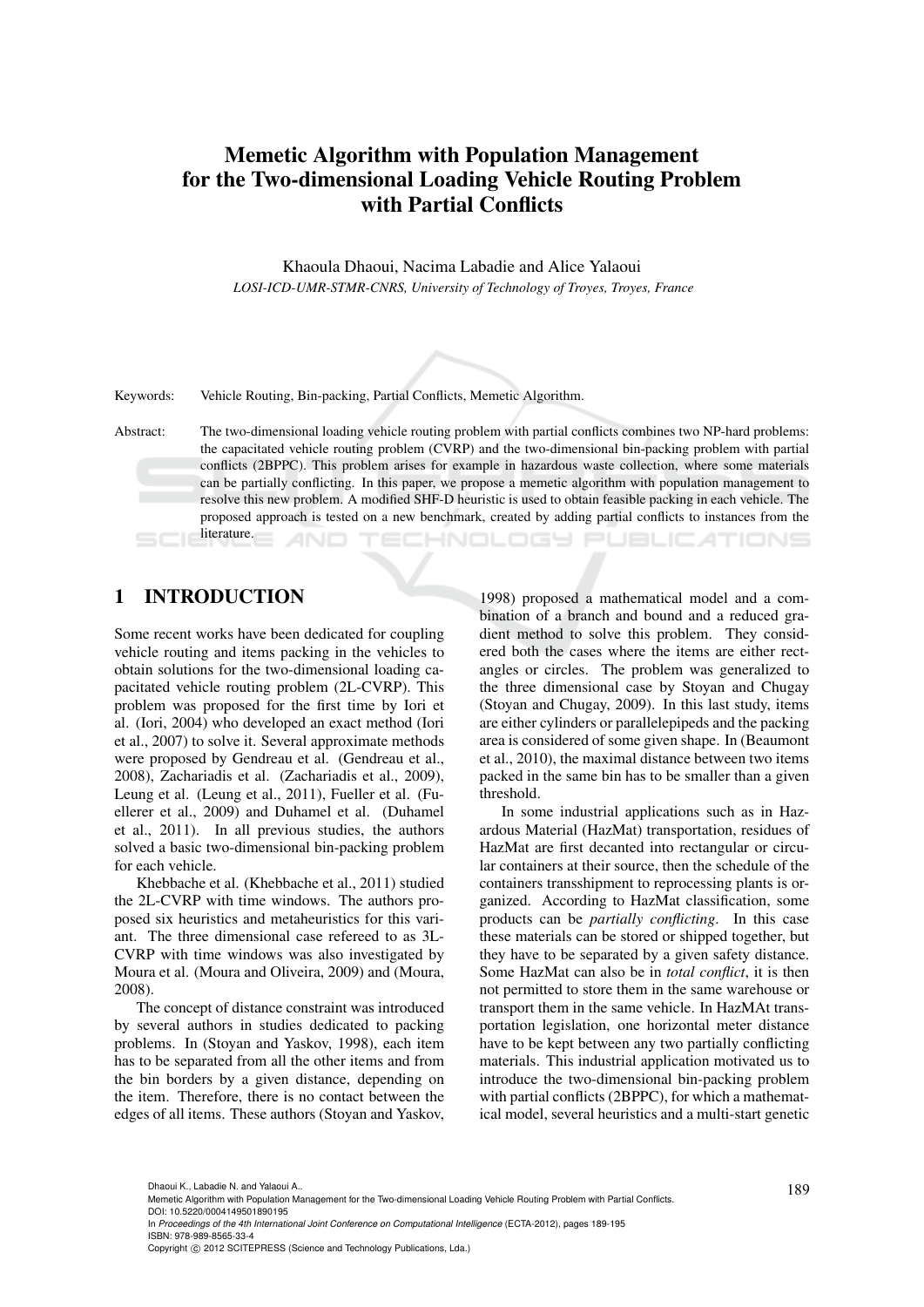algorithm were proposed (Dhaoui et al., 2012).

This paper provides a first study for the two dimensional loading with partial conflicts capacitated vehicle routing problem (2LPC-CVRP). The resolution approach proposed here combines a memetic algorithm for the routing problem and a heuristic for the packing. In Section 2, the two problems (vehicle routing and 2-dimensional bin-packing with partial conflicts) are presented. In Section 3, the different components of the memetic algorithm are explained. Section 4 is dedicated to computational results and a conclusion ends this paper.

#### 2 PROBLEM PRESENTATION

#### 2.1 Vehicle Routing Problem

The capacitated vehicle routing problem can be defined on an undirected graph  $G = (V, E)$  with  $V = \{0,$ 1,..., n} the set of vertices and *E* the set of edges. The vertex 0 represents the depot, where a fleet of *K* identical vehicles with capacity *Q* is provided, whereas the other vertices represent the customers. A demand *d<sup>i</sup>* is associated to each customer *i* and a traveling cost  $c_{ij}$  is associated to each edge  $[i,j]$ .

Given the graph *G*, the vehicle routing problem consists in finding the routes satisfying the following constraints: each route starts and ends at the depot, each customer is visited only once by a single vehicle and the total demand of customers assigned to the same route can not exceed the vehicle capacity *Q*. The aim is to minimize the total traveling cost. The objective function is defined as follows:

$$
\sum_{k=1}^{K} \sum_{i=1}^{n} \sum_{j=1}^{n} c_{ij} x_{ij}^{k}
$$
 (1)

Where  $x_{ij}^k$  is a binary variable that takes the value 1 when the edge  $[i,j]$  is crossed by the vehicle  $k$  going from *i* to *j*.

### 2.2 Two-dimensional Packing Problem with Partial Conflicts

This problem has been studied for the first time by Dhaoui et al. (Dhaoui et al., 2012). A 2BPPC instance consists in a set  $A = \{1, ..., n\}$  of items which have to be packed in a minimum number of identical bins. A bin is defined by its height *H* and its width *W*. An item *i* has a height  $h_i$  and a width  $w_i$  ( $h_i$ ,  $w_i \in I\!N$ ) and may be in partial conflict with some other specified items. A solution of the problem consists in assigning each item *i* to a bin and defining its position, denoted by  $(x_i, y_i)$  which corresponds to the coordinates

of its bottom left-hand corner in the bin, without overlapping while keeping a safety distance *D* between partially conflicting items (Figure 1). The considered distance is denoted *d*<sup>∞</sup> and is defined as follows: let *i* and *j* be two items inserted in the same bin and assume that their positions in the bin are:  $(x_i, y_i)$  and  $(x_j, y_j)$ .  $d_{\infty}(i, j) = max\{|x_i - x_j|, |y_i - y_j|\}.$ 

In this study, the distance  $d_{\infty}$  is chosen because it is the one often used in hazardous material transportation. In this sector, the guideline is to keep a prefixed horizontal or vertical spacing between any two materials partially conflicting. For example, corrosive material and flammable solid material are in partial conflict as indicated in Hazardous material classification data-base (Environment Canada, 2002). hence, when they have to be packed within the same bin (a storage area or a vehicle), a safety distance of 1 horizontal or vertical meter must separate them. Figure 1 shows the difference on using the distance *d*<sup>∞</sup> and the Euclidean distance *d*.

This study is dedicated to a new problem, the 2LPC-CVRP which is a combination of both vehicle routing optimization and two-dimensional packing of items with partial conflicts. In this work, nonsequential (unrestricted) packing without items rotation is considered.



Figure 1: Safety distance.

In Figure 2, items 1 and 2 are conflicting with item *i*, that is why a safety distance *D* is kept between them.



Figure 2: Partial conflicts.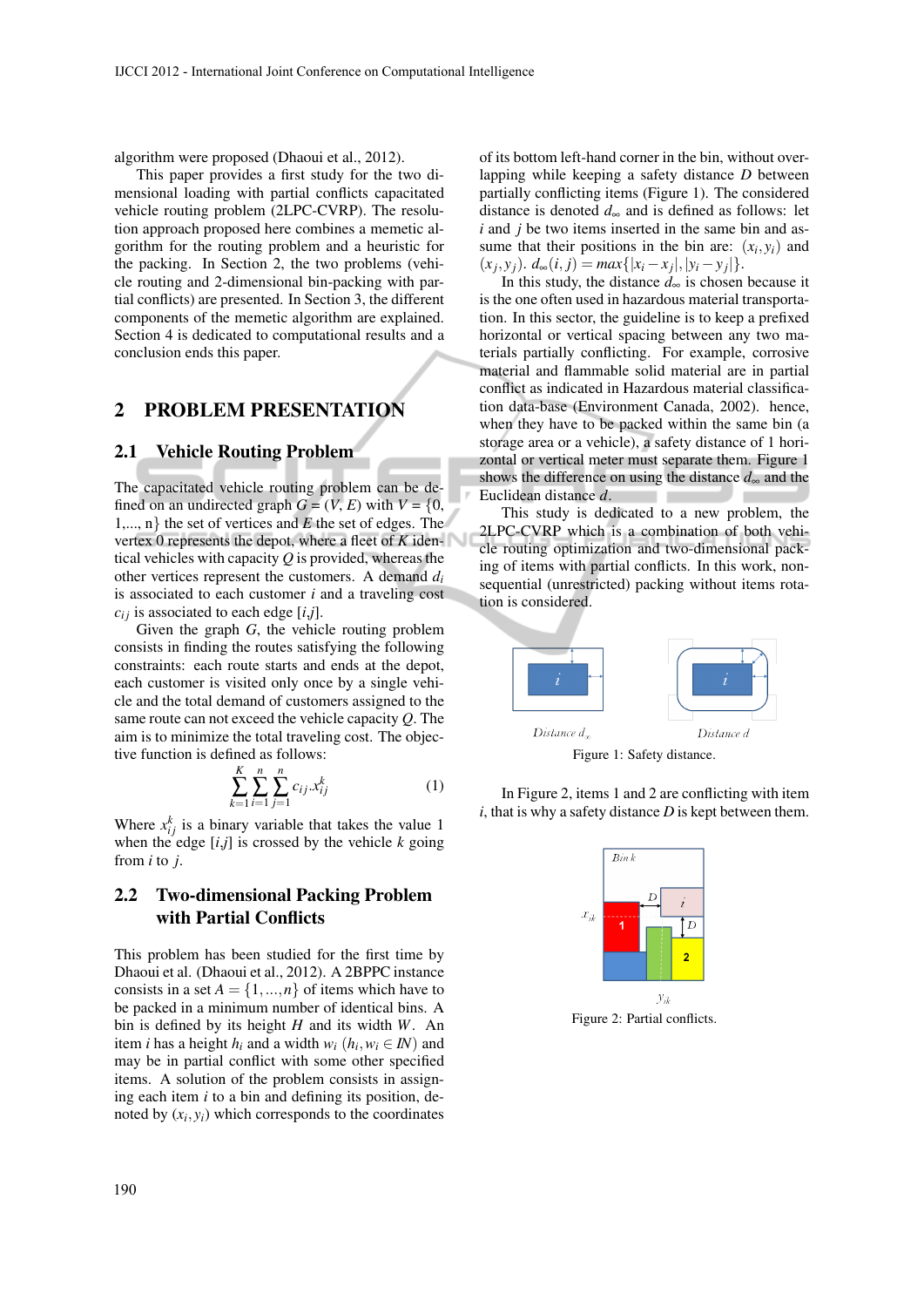TECHN

# 3 MEMETIC ALGORITHM WITH POPULATION MANAGEMENT

In this section, the different components of our memetic algorithm (MA) are detailed. First, an initial population of *NP* chromosomes is generated. A chromosome is coded as a sequence of *n* customers (a permutation) without route delimiters, which can be seen as a giant tour violating the capacity and packing constraints. A feasible solution of our problem is obtained by cutting this giant tour into feasible routes using a *Cutting Procedure*. The parent solutions are selected with a binary tournament and crossed over to obtain child solutions or *offsprings*. A local search is applied with a given probability to improve the solutions quality. Finally, the acceptance or rejection of new solutions is decided by the population management procedure. The best *NP* solutions constitute the new population. This treatment is repeated *NG* times.

# 3.1 Initial Solutions

A first solution is computed with an adaptation of Clarke and Wright heuristic (Clarke and Wright, 1964) and is then converted to a chromosome by concatenating its routes. The resulting chromosome is included in the initial population which is completed by generating randomly the (*NP* -1) remaining elements. Each chromosome in the population is evaluated using the cutting procedure explained in section 3.3.

#### 3.2 Crossover

Parents are selected by binary tournament method: two chromosomes are randomly selected in the population and the best one is the first parent. This process is repeated to get the second parent. Then they are combined using the classical operator *OX* for *Order Crossover* (Goldberg, 1989). *OX* begins by randomly selecting two break points *i* and  $j$  ( $1 < i < j < n$ ) in the first parent. Customers located between the positions *i* and *j* in the first parent are copied into the child chromosome in the same positions. The remaining customers are added by browsing the second parent from left to right and are copied in the order of their appearance. Each crossover provides a single child. The fitness of the obtained child solution is then computed using the *Cutting Procedure*.

# 3.3 Cutting Procedure

This procedure starts by applying the method called *Split* proposed by Prins (Prins, 2004) for the CVRP.

*Split* consists in computing a shortest path in an auxiliary graph containing a dummy vertex 0 and a vertex for each customer. The packing feasibility of the obtained routes is checked with a modified version of SHF-D heuristic. Infeasible routes (for the packing problem) are concatenated to obtain a new giant route (or a sub-chromosome). For this new sequence, a new packing heuristic is performed: customers are assigned to routes in the order given by the sub-chromosome. When the customer's demand can't be packed in all the available vehicles, a new route is created and this later is initialized with this customer. A feasible solution for the 2LPC-CVRP is obtained at the end of this procedure.

# 3.4 Population Management

To avoid premature convergence of the population to a local minimum, it is possible to use a management tool that allows to choose whether to keep or reject a solution according to a distance criterion from the existing solutions. Memetic algorithms with population management have been introduced by Sörensen and Sevaux (Sörensen and Sevaux, 2006). We consider the distance computing the number of "broken pairs" as introduced in (Martì et al., 2005). Let consider two chromosomes *X* and *Y*. The customer that occupies the position  $i$  in the chromosome  $X$  is denoted  $X_i$ . The distance  $D(X, Y)$  equals the number of pairs  $\{X_i, X_{i+1}\}\$  that are not adjacent in *Y*. The distance of a chromosome to a population *P* is defined as follows:

$$
D_P(Y) = min\{D(X,Y) : X \in P\}
$$
 (2)

A new solution *Y* is accepted in the population *P* if its distance from the population is greater than a given level  $\Delta$ . When  $\Delta$  equals 0, it simply consists in eliminating copies. The management procedure starts by sorting the chromosomes of a population *P* in a decreasing order of their quality, which corresponds to increasing order of costs. The population size is constant, that means when a new solution is accepted, another solution is eliminated. To maintain the best found solutions, the solution to be eliminated is selected randomly in the worst half of the population. The level  $\Delta$  is then updated based on the rate of refusal or acceptance of solutions (when more than *M* solutions are accepted,  $\Delta$  is increased by one unit, and when more than  $M$  solutions are rejected,  $\Delta$  is decreased by one unit).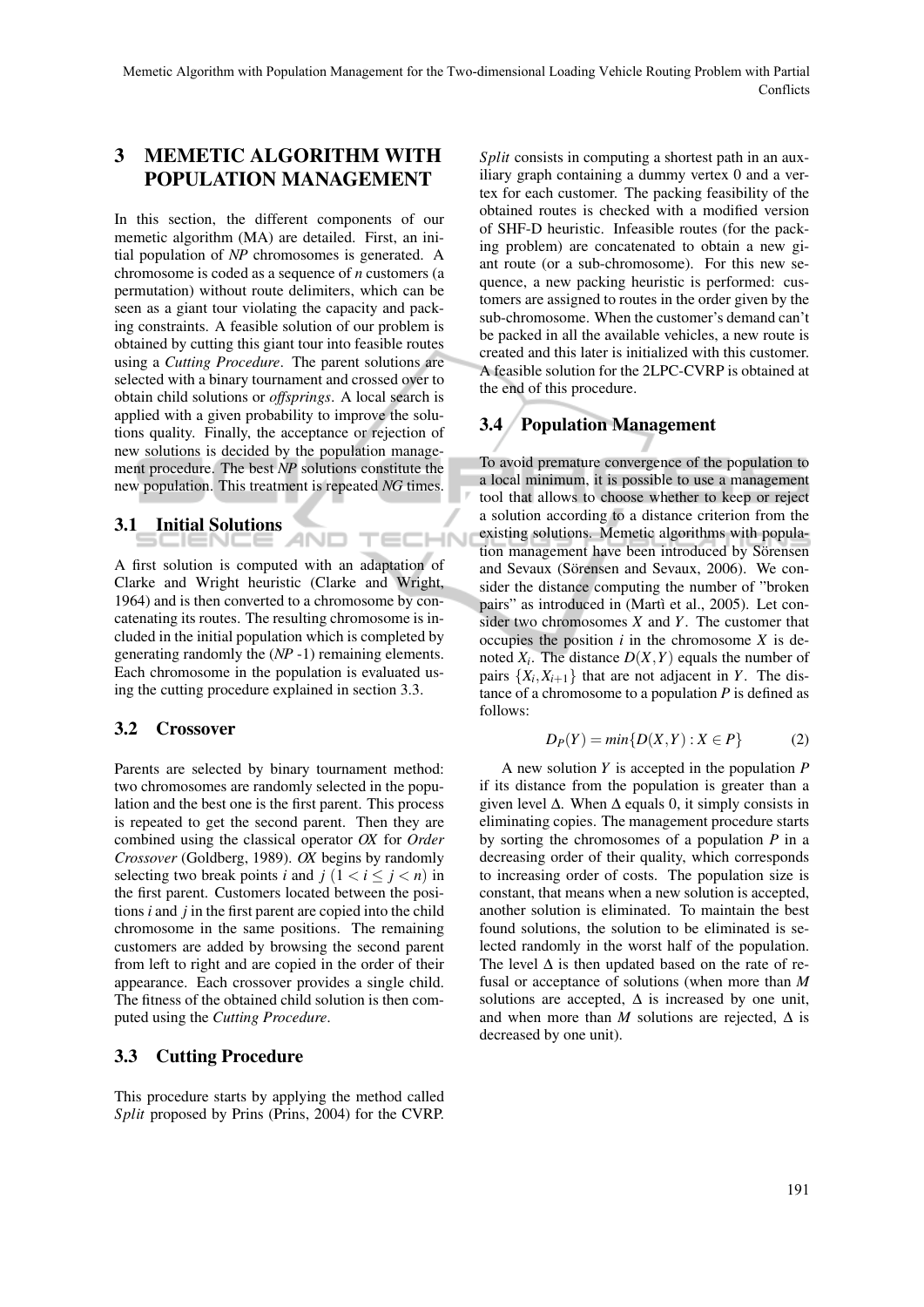#### 3.5 Modified Shelf Heuristic Fill-Dynamic (SHF-D)

This heuristic was introduced by Ben Messaoud et al. (BenMessaoud et al., 2004) and is mainly used for guillotine cutting problems. In this kind of problems, the cutting tool has to go from one edge of the rectangle (or the strip to cut) to the other. Shelf algorithms allow to resolve this problem. Packing is obtained by inserting items from the left to the right side, while forming shelfs. The first shelf corresponds to the rectangle bottom. The next shelf bottom is obtained with the horizontal line that coincide with the top of the highest item in the previous shelf. The treatment is repeated for all items. The modified version presented in this section was proposed for the 2BPPC by Dhaoui et al. (Dhaoui et al., 2012).

In the classical version, items are sorted out in a decreasing order of heights. In this modified version, items are separated into sets corresponding to their classes (as in hazardous materials classification, items are assigned to classes and the partial conflicts are rather defined between classes than items). Then they are inserted in a way that the items of two classes treated successively are not conflicting. If it is impossible to obtain an order that separates every pair of conflicting classes, a safety distance is kept when necessary.

The procedure that sorts out the classes starts by assigning the first position to the class that has the biggest degree of conflicts. The degree of conflicts of a class corresponds to the number of classes conflicting with it. After adding a class to the list, the following class is chosen among the classes non conflicting with it.

The procedure sorting out the classes is described in Algorithm 1. *Classes* stands for the table of classes and represents the input of the algorithm, while *List* is the output corresponding to the new order of the classes. *Nc* is the number of classes and *c* and *ind* are indexes of the classes. *Degree* is a table in which are recorded the degree of the classes. Finally, *Compatible* is a boolean that takes the value *true* if the considered classes are compatible, and the value *false* if not.

Each item is inserted in the lowest possible position left-justified in the first shelf where it fits entirely, if any. If none of the existing shelfs can contain it, a new shelf is initialized. This heuristic is different from other classical shelf algorithms with its tendency to reuse at best the free areas in each shelf, by inserting items on top of the others while preserving guillotine cutting constraints.

At any stage of the heuristic, each used bin con-

Algorithm 1: Sorting out classes Procedure.

Sort out *Classes* in a decreasing order of *Degree*  $c = 1$ *List(c) = Classes(c)* Repeat  $ind = c + 1$ *Compatible = false* Repeat If (*Classes(ind)* conflicts with *List(c)*) then  $ind = ind + 1$ Else *Compatible = true* Until ((*Compatible = true*) or  $(ind = Nc)$ ) If (*Compatible = true*) then *List(c) = Classes(ind)* Else  $List(c) = Classes(c+1)$  $c = c + 1$ Until  $(c = Nc)$ 

tains a set of empty spaces. These spaces are available rectangles; each of them is defined with its height, width and coordinates of its bottom left corner. To place an item, the method proceeds by examining each available rectangle in turn and finding whether the item fits into it and whether it is conflicting with the already packed items that surround the considered rectangle. Rectangles are examined in an increasing order of the ordinates of their bottom left corner. In case of equality, abscissa is considered and the rectangle with lowest value of abscissa is examined first.

In Figure 3, after the insertion of item 1, the used available rectangle is deleted while two new available rectangles are created: *Top* ( $W_1 = W, H_1 = H - y_1$ ) is the available rectangle on top of the inserted item and *Right* ( $W_2 = W - x_2, H_2 = H$ ) is the available rectangle on its right.



Figure 3: Available rectangles.

The procedure *Update* is described in Algorithm 2. *Nr* is the number of available rectangles. Let *p* be the index of the available rectangle where the current item is inserted. If there is an intersection between an existing rectangle *r* and the rectangle *p*, the dimensions of the rectangle *r* are modified in order to eliminate the intersection area. If the new height or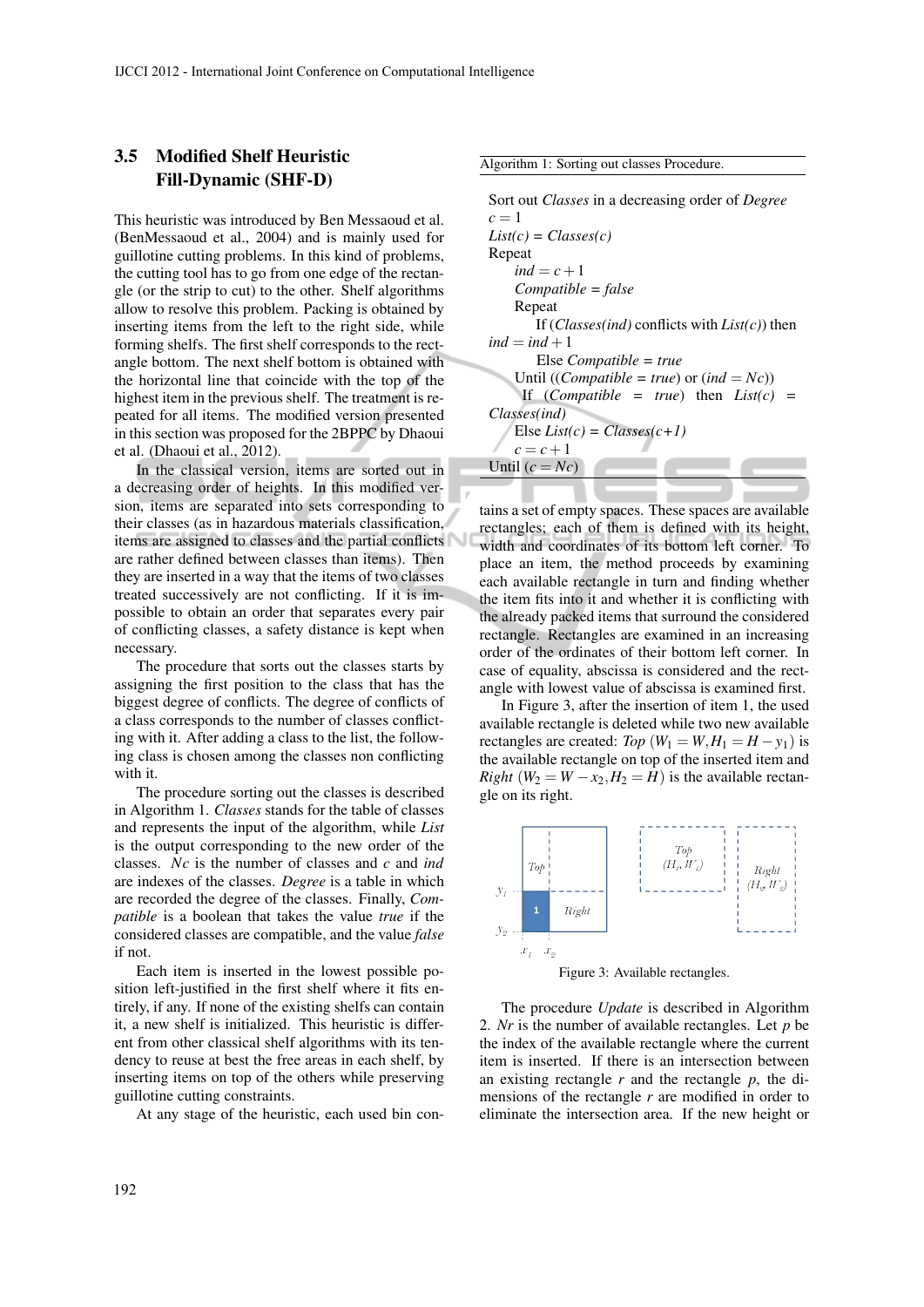width of the treated rectangle becomes null, the rectangle is deleted. Two new rectangles are created (*Top* and *right*) and the rectangle *p* is deleted.

| Algorithm 2: Procedure to update available rectangles. |
|--------------------------------------------------------|
|                                                        |
| Create Rectangles (Top) and (Right)                    |
| For $r = 1$ to Nr                                      |
| If $Rectangle(r) \cap Rectangle(p) \neq \emptyset$     |
| Update $Rectangle(r)$                                  |
| If $(W_r = 0$ or $H_r = 0$ ) Delete Rectangle(r)       |
| end for                                                |
| Delete $Rectangle(p)$                                  |
| Sort out Rectangle                                     |

In the dynamic version of the method (SHF-D), a shelf height is not fixed with the height of the first inserted item. A temporary height is updated after each insertion. Let *Nr* be the number of available rectangles in the current bin and *Ns* the number of shelfs within it. If the current item does not fit in all the  $Nr-1$  available rectangles and the last rectangle has to be used (the rectangle with the biggest ordinate of bottom-left corner), a new shelf is initialized with this item and the height of the previous shelf is fixed. In Algorithm 3, let  $p$  be the index of the valid rectangle and  $Y_p$  its ordinate.

Algorithm 3: Fix shelf height Procedure. If  $(p = Nr)$  then *Shelf Height(Ns)* =  $Y_p$  $Ns = Ns + 1$ Initialize *Shelf(Ns)* with *Current Item* else Insert *Current Item* in *Shelf(Ns)* End if

#### 3.6 Local Search

Three kinds of moves are used, each of them defining a neighborhood structure. For the moves that concern two different routes, the packing feasibility is checked with modified SHF-D and only feasible moves are performed. The moves are sorted in increasing order of complexity and are:

*Move 1: Customer Relocation*

This move type relocates a customer from his current position to another position. The move can be used for every possible insertion position, and can involve only one route or two different routes.

*Move 2: Position Exchange*

This move type exchanges the routes that cover a

pair of customers. The two customers swap their positions in the routes too. It is employed for every pair of routes and for every customer pair involved in the considered routes. When the move is performed within a single route, the customers swap their positions within this route.

*Move 3: 2-opt*

The move 2-opt is defined by two customers *a* and *b*. Let *X* be a route represented as a list of customers containing a copy of the depot in the beginning and at the end,  $X = (x_1 = 0, x_2, ..., x_t, x_{t+1} = 0)$ . Only the case where *a* and *b* are within the same route *X* with  $x_i = a, x_j = b$  and  $i \leq j$  is considered. The move 2-opt consists in inverting the subsequence  $(x_i, x_{i+1},...,x_j)$ . It is replaced by the subsequence  $(x_j, x_{j-1},...,x_i)$ .

# 4 EXPERIMENTAL RESULTS

The used computer is a PC Pentium(R) Dual-Core CPU T4400 2.20 GHz with an operating system Windows 7. For our tests, we adapted the instances of Iori (Iori, 2004) created for the 2L-CVRP. In these instances, the number of items and their sizes are created in five sets. The first set corresponds to instances of a capacitated vehicle routing problem (CVRP). In the set  $i$ , with  $i = 1, ..., 5$ , the number of items assigned to each customer ranges from 1 to *i*. Dimensions of items are generated according to uniform distribution in given intervals (Iori et al., 2007). In these instances the number of customers ranges from 15 to 35, while the number of items is between 15 and 114.

In order to obtain 2LPC-CVRP instances, each item is assigned to one of 5 categories of hazardous materials and a class index is then associated randomly to each item. Partial conflicts are generated randomly between some classes. The obtained instances are constituted of 16 groups of instances, each one contains five files.

For the main parameters setting, a design of experiments "Latin Square" with 9 situations and 3 levels was used. The parameters are fixed as follows: (*NG*,  $NP$ ,  $\alpha$ ) = (20, 20, 1), where *NG* is the number of generations, *NP* is the population size and  $\alpha$  is the rate of local search.

The results on the instances considering the conflicts into account are given in the table 1. The aim is to minimize the overall traveling cost (as in the classical CVRP) when assuming an unlimited number of vehicles. The obtained total cost and the computing time are reported.

The algorithm was also tested on the instances without conflicts in order to estimate its performance when compared to the best results of the literature ob-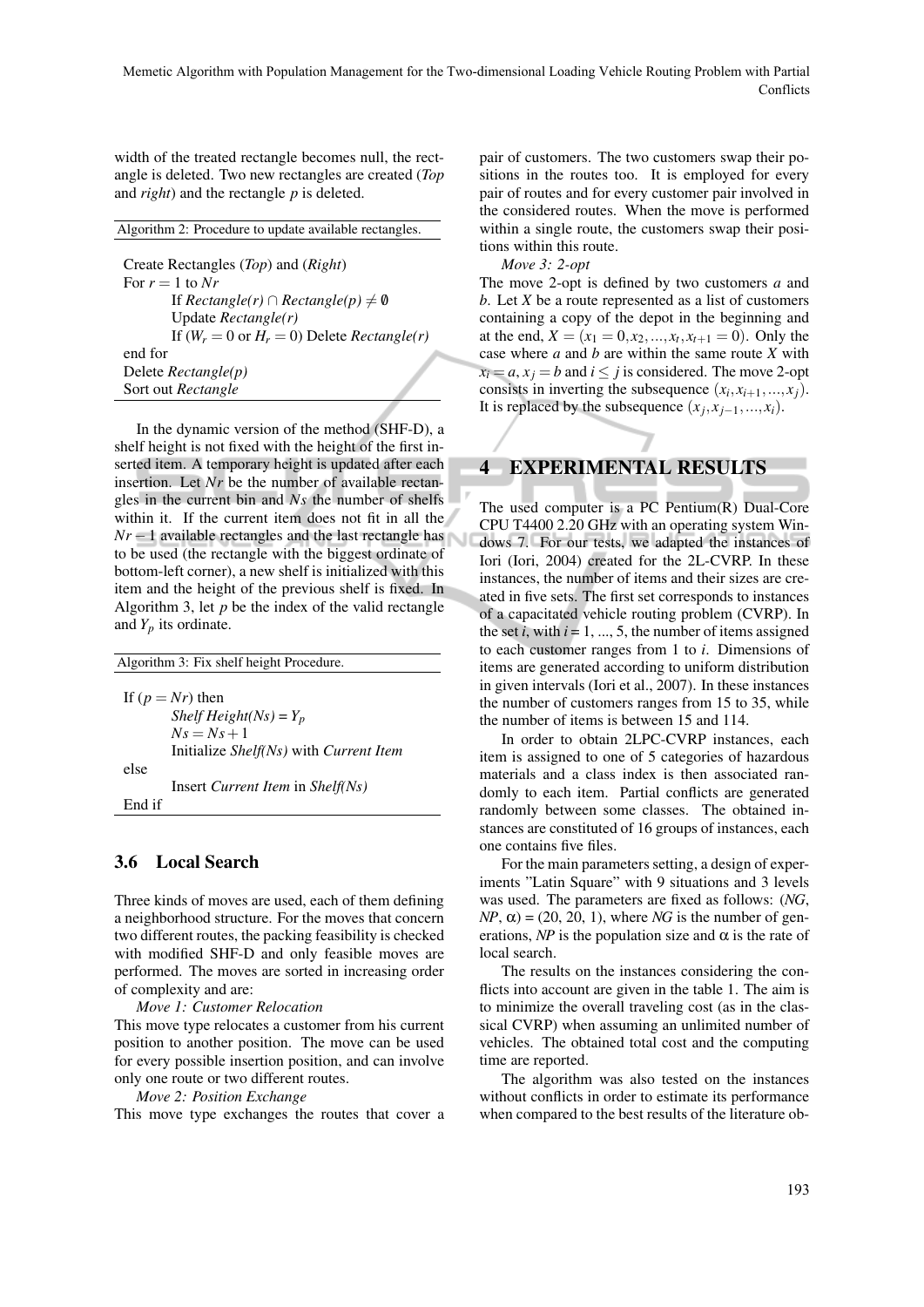| Group | Cost   | Time | Group | Cost    | Time |
|-------|--------|------|-------|---------|------|
|       | 327,85 | 1.61 | 9     | 677,97  | 4.32 |
| 2     | 370,89 | 2,80 | 10    | 725,66  | 5,12 |
| 3     | 427,45 | 1.84 | 11    | 683,89  | 3,84 |
| 4     | 403,49 | 4.12 | 12    | 2232,56 | 5,66 |
| 5     | 483,41 | 3,94 | 13    | 1593,85 | 5,78 |
| 6     | 643,60 | 3,50 | 14    | 1308,52 | 7,14 |
| 7     | 687,91 | 3,92 | 15    | 851,64  | 4,96 |
| 8     | 848,06 | 4,10 | 16    | 708,10  | 3,50 |
|       |        |      |       |         |      |

Table 1: Average results of our MA per group of instances.

Table 2: Average results for set 1 (CVRP) of Iori instances (groups from 1 to 16).

| Groups         | <b>Best</b> |      | MA      |      |  |
|----------------|-------------|------|---------|------|--|
|                | Cost        | Time | Cost    | Time |  |
| 1              | 278.73      | 0.11 | 278.73  | 3.1  |  |
| 2              | 334.96      | 0,02 | 334.96  | 0,04 |  |
| 3              | 358,85      | 0.69 | 358,85  | 2,8  |  |
| $\overline{4}$ | 430.88      | 0.83 | 430.88  | 2,1  |  |
| 5              | 375,28      | 0.13 | 375,28  | 3,4  |  |
| 6              | 485.85      | 0,66 | 495.85  | 1.3  |  |
| 7              | 568.56      | 0.25 | 568,56  | 4    |  |
| 8              | 568,56      | 0.19 | 568,56  | 3,5  |  |
| 9              | 607.65      | 3,97 | 607.65  | 4,7  |  |
| 10             | 535,8       | 0,59 | 558.27  | 4,1  |  |
| 11             | 505.01      | 0.8  | 531,30  | 4,2  |  |
| 12             | 610.00      | 12,6 | 646.46  | 3,6  |  |
| 13             | 2006.3      | 0,83 | 2248.21 | 4,4  |  |
| 14             | 837.67      | 0,74 | 913.18  | 4,1  |  |
| 15             | 837,67      | 1,36 | 1136,70 | 2,3  |  |
| 16             | 698.61      | 22,8 | 708.42  | 4,3  |  |

Table 3: Average results for sets from 2 to 5 (2L-CVRP) of Iori instances (groups from 1 to 16).

| Groups | <b>Best</b> |        | $\overline{MA}$ |      |
|--------|-------------|--------|-----------------|------|
|        | Cost        | Time   | Cost            | Time |
| 1      | 284,42      | 0.90   | 286.89          | 1,3  |
| 2      | 339.26      | 0.10   | 339,26          | 1,40 |
| 3      | 376,32      | 0,50   | 381,34          | 2,5  |
| 4      | 435,01      | 0,20   | 443.25          | 1,1  |
| 5      | 379.04      | 0.10   | 401.01          | 5,00 |
| 6      | 497,04      | 0.40   | 506,13          | 4,00 |
| 7      | 691.11      | 1.40   | 720.79          | 3.8  |
| 8      | 678.84      | 0,80   | 747.32          | 3.9  |
| 9      | 612,01      | 0.60   | 625.50          | 1,9  |
| 10     | 675,79      | 15,10  | 744.65          | 5,6  |
| 11     | 705.95      | 11.30  | 771.83          | 5,6  |
| 12     | 611,26      | 16.90  | 663.18          | 4,3  |
| 13     | 2490.62     | 78,00  | 2859,10         | 5.9  |
| 14     | 984.42      | 79.90  | 1199.27         | 7,1  |
| 15     | 1144,69     | 257,70 | 1275,25         | 7,7  |
| 16     | 699,79      | 6,00   | 709,75          | 5,1  |

tained by Duhamel et al. (Duhamel et al., 2011). For this purpose, a restriction on the number of vehicles is added. We consider non-sequential packing without items rotation. In average, our MA has a distance

of 6% from the best known solutions.

In Table 2, the results on the first group of instances are reported. this group corresponds to a pure transportation problem. Our algorithm finds the best known solutions for 8 out of 16 instances. The computation time of our MA does not exceed 5 seconds, while it may be much higher for some results obtained by Duhamel et al. (Duhamel et al., 2011).

Table 3 gives the average results for sets from 2 to 5. Our algorithm finds the best known average only for set 2. For the other sets, our results are very close to the best known results in the literature, particularly for instances of the first groups (groups 1 to 6). For 8 groups out of 16, the gap is less than 4%. For 7 other groups the gap ranges from 6% to 14%. Only the gap of the group 14 is over 20%. The average gap obtained for all studied instances to the best known solutions is about 6.6%.

# 5 CONCLUSIONS<br>DLOODS PUBLICATIONS

This paper presents a first study for the twodimensional loading with partial conflicts capacitated vehicle routing problem. A memetic algorithm with population management is designed to solve routing part, while a heuristics is used to solve packing problem. The first results are promising. Further results would be given in the conference.

#### REFERENCES

- Beaumont, O., Bonichon, N., and Larchevêque, H. (2010). Bin packing under distance constraint. *Technical report, Universite de Bordeaux, Laboratoire Bordelais ´ de Recherche en Informatique, INRIA Bordeaux Sud-Ouest*.
- BenMessaoud, S., Chu, C., and Espinouse, M. (2004). An approach to solve cutting stock sheets. *Scottish Mathematical Council*, 6:5109–5113.
- Clarke, G. and Wright, J. (1964). Scheduling of vehicles from a central depot to a number of delivery points. *Operations Research*, 12:568–581.
- Dhaoui, K., Labadie, N., and Yalaoui, A. (2012). Algorithms for the two dimensional bin packing problem with partial conflicts. *RAIRO - Operations Reseach, accepted*.
- Duhamel, C., Lacomme, P., Quilliot, A., and Toussaint, H. (2011). A multi-start evolutionary local search for the two dimensional loading capacitated vehicle routing problem. *Computers & Operations Research*, 38(3):617–640.
- Environment Canada (2002). Compliance promotion bulletin (compro no. 12) - regulations for the management of hazardous waste.